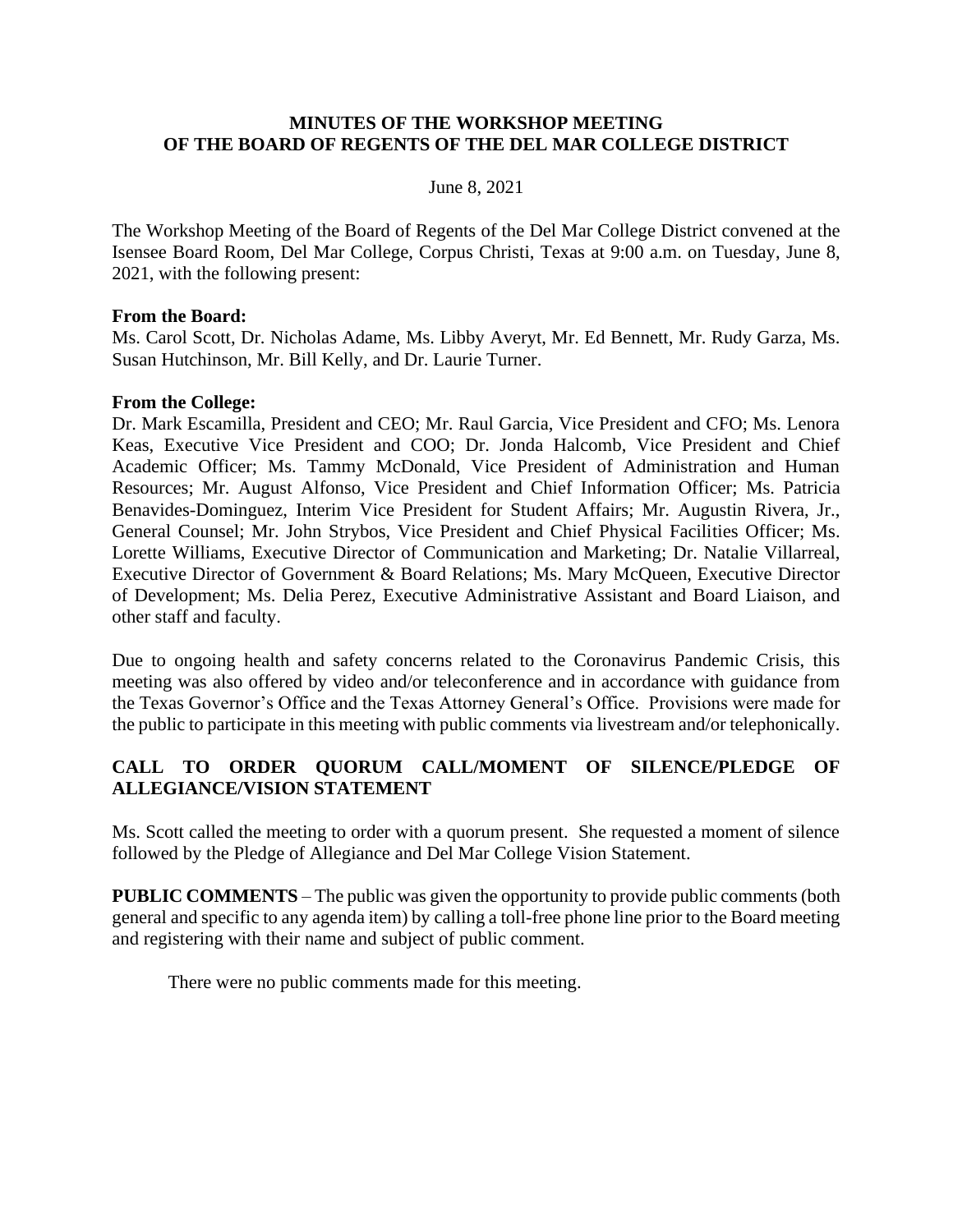# **AGENDA**

# **ITEMS FOR DISCUSSION AND POSSIBLE ACTION:**

1. Regional Workforce Needs...........................................................Ms. Lenora Keas *(Goal 5: Workforce Development, Community Partnerships, and Advocacy)* 

Dr. Escamilla introduced Ms. Keas and stated she has worked ardently with the College from the perspective of a history of entrepreneurship with people on "both sides of the bridge." Dr. Escamilla discussed Ms. Keas' accomplishments.

Ms. Keas began her presentation by identifying the College's regional strategic partners because the College would not be where it's at without them.

Ms. Keas continued with an update on the regional economy and the workforce needs in the region and stated that \$52 billion in capital investment in economic development has been invested in the area. The Coastal Bend economy is ranked  $8<sup>th</sup>$  in the nation for economic development. Del Mar College prepares our students for the jobs that are developed for the area and fills employer needs. There are many more jobs to come to the area with the \$52 billion investment.

Ms. Keas advised that the Port of Corpus Christi is now the third largest port in the United States based on total revenue on tonnage and is the second largest exporter of crude oil in the United States. Many of the jobs in business or industry are directly or indirectly tied to the growth within the Port of Corpus Christi.

The top five job postings in the Corpus Christi area are health care, retail trade, administrative and waste, professional services, and transportation. The College is aligning programs with these top job postings. The unemployment rate for May for the region fell to 7.9% compared to 6.3% for Texas and 5.7% for the country. As of March 2021, the only industry that did not lose employees was the Trade, Transportation and Utilities area. The College's commercial truck driving program continued all year throughout the pandemic and continued to meet the essential worker needs. Dr. Escamilla advised that a Vice Chancellor and team from one of the large colleges came by the College to observe Del Mar College's truck driving program, as it is ranked one of the best in Texas.

Ms. Keas reviewed the workforce and economic study by Newmark and Corpus Christi Economic Development Corporation. The workforce for Corpus Christi has seen a 2.3% growth for 2010- 2019. When compared to Beaumont-Port Arthur, Texas, Beaumont lost labor force and had a 5% negative growth but Texas as a whole grew by 14.7%.

Ms. Keas provided an overview of the College's focus on providing workforce programs. The College works directly with Texas Workforce Solutions of the Coastal Bend. The Targeted Occupations List is developed by Workforce Solutions of the Coastal Bend (WFSCB) to identify the most effective use of local workforce development resources. Sources of information for the target list are local area employers, economic development entities, chambers of commerce, community partners, Texas Workforce Commission labor market information specific to the Coastal Bend region, and knowledge gained from continuous contact with the above sources.

\_\_\_\_\_\_\_\_\_\_\_\_\_\_\_\_\_\_\_\_\_\_\_\_\_\_\_\_\_\_\_\_\_\_\_\_\_\_\_\_\_\_\_\_\_\_\_\_\_\_\_\_\_\_\_\_\_\_\_\_\_\_\_\_\_\_\_\_\_\_\_\_\_\_\_\_\_\_\_\_\_\_\_\_\_\_\_\_\_\_\_\_\_\_\_\_\_\_\_\_\_\_\_\_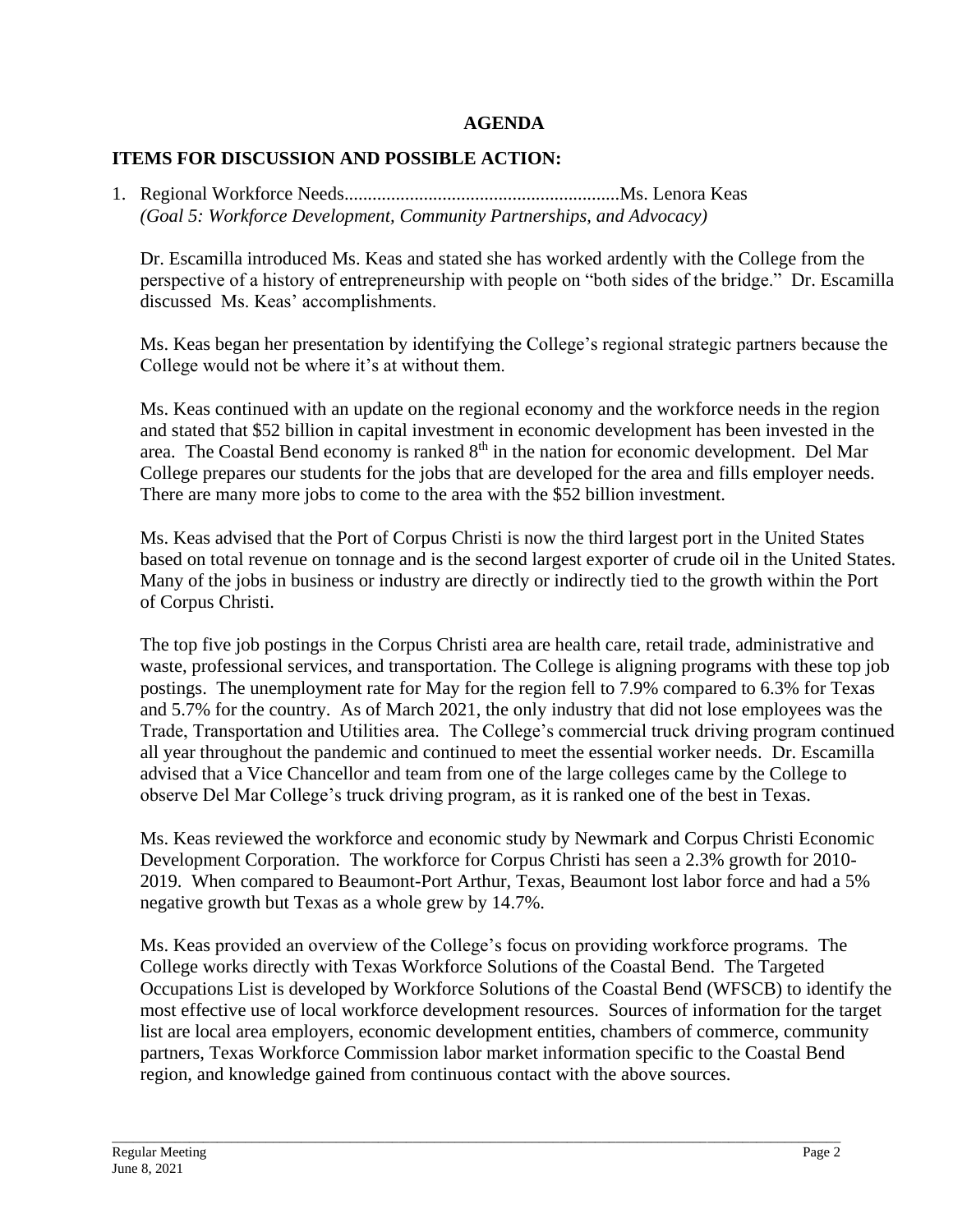Ms. Keas reviewed the Fall 2020 Texas Workforce Commission's list of key category occupations related earnings within our region which include the business sector, professional skills and trade sector, health care sector, and public service sector. The list is in complete alignment of the programs that are offered by Del Mar College to help students find employment.

Ms. Keas reviewed the Corpus Christi Regional Economic Development Corporation Target Industry Strategy Student prepared by Newmark. The study was commissioned by the Corpus Christi Regional Economic Development Corporation and supported by AEP-Texas, Port of Corpus Christi and HEB. The study is meant to refresh the 2016 Economic Development Strategic Plan and Target Industry Study and to understand the changes in the region's economy and workforce in greater detail in order to position the Corpus Christi region as a potential location for new companies. The focus of the study is to understand the education and skill sets of the Coastal Bend region; to identify target industries and/or segments of a business that will help diversify the economy, compliment the skill set of the region, and attract higher wage jobs to the Corpus Christi region; to identify the Coastal Bend region's competitive advantages and determine their ability to attract white collar industries or segments of a business from companies that need to maintain operations in other locations, but that could operate independently or remotely in an alternate location; and to evaluate if industries impacted by COVID-19 raise concerns or provide additional opportunities for the region.

Newmark's targeted industry list includes specialty steel production; shale oil/natural gas/pipeline industry/NGL production; aerospace industry; and entrepreneurship and small business growth. Ms. Keas reviewed the Corpus Christi region competitive assets as well as the region's challenges which included job opening and availability, student engagement, and workforce housing deficit. There was a total of 66 strategic recommendations made and one of the themes was Workforce Development and Small Business & Entrepreneurship. Ms. Keas reviewed the companies that the College is in conversation with regarding business development, the number of jobs and amount of contribution to the economy.

Dr. Escamilla commented that 93% of the College's graduates stay in our area for five years or more after graduation which is very attractive to employers.

Ms. Keas reviewed the programs offered through the Workforce Development Center and the Center for Economic Development both of which continue to be thriving resources. Ms. Keas stated that the College will soon have a Workforce Development Center in Aransas County. The College will be providing the programs and managing the facility to deliver these types of highly skilled workforce programs to support their economy after the devastation caused by Hurricane Harvey. Ms. Keas stated that the Corporate Services Department provides customized training to businesses and industry in proprietary workforce needs. The Continuing Education Department programs continue to be impactful and provides basic adult education and align these students with other skilled course opportunities.

Ms. Keas stated that Advisory Committees for Technology, Industry, Emergency Response, Health Care and Sciences, and Business Administration Programs identified as a key need, besides college credentials, is industry specific credentials. A college credential with an industrial credential meets the workforce needs in the most current and highly impactful way for hiring.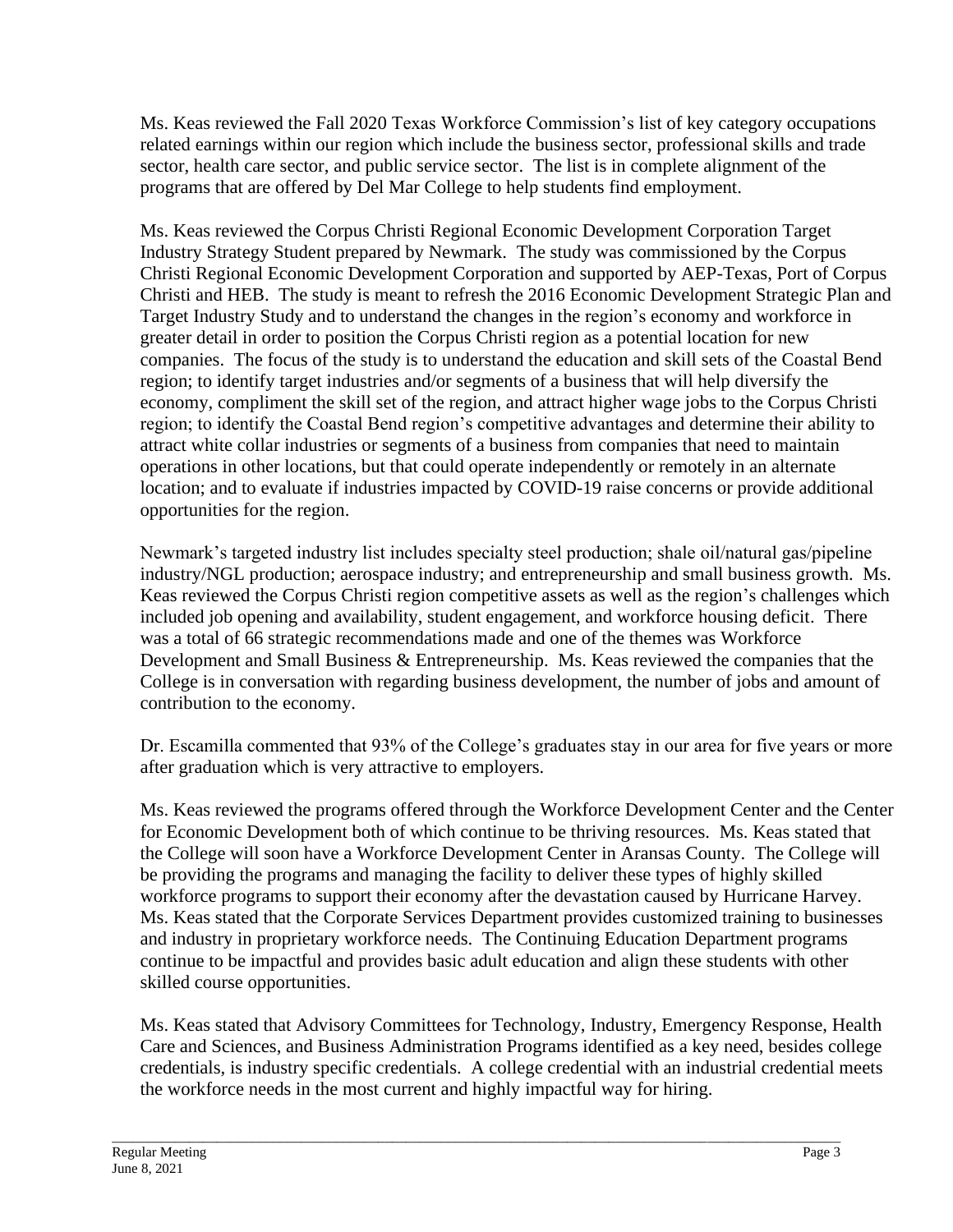Ms. Keas and Dr. Escamilla responded to questions from the Board of Regents.

2. Strategic Plan Key Performance Indicators......................................Dr. Kristina Wilson (Goal 5: Workforce Development, Community Partnerships, and Advocacy)

Dr. Escamilla provided introductory remarks stating the Strategic Plan has been divided up in order to meticulously review the Plan and make changes to the strategies and goals as needed. Dr. Wilson began her presentation stating the Key Performance Indicators (KPIs) being discussed today are Goal 5: Workforce Development, Community Partnerships, and Advocacy; and Goal 6: Financial Effectiveness and Affordability. KPIs provide the College with a snapshot of position at a point in time. The threshold is the expectation set to define acceptable levels of achievement (minimum target; frequently aligned with baseline).

Dr. Wilson provided comparison peer cohort information from Texas Large Colleges Community College Peer Group. Peer cohorts are determined based on credit enrollment. Fall 2020 enrollment headcount average for Large Texas College Cohort was 9,607. Highest enrollment: Blinn College (17,955); Lowest enrollment: Laredo College (5,236). Del Mar College Fall 2020 Headcount was 10,678.

Dr. Wilson continued stating Goal Five: Workforce Development, Community Partnerships, and Advocacy is to strengthen connections with workforce and community partners, educational agencies, and governmental bodies and officials. Goal Five has three key performance indicators such as graduate job placement, licensure and certification pass rates, and industry-supported programs. Dr. Wilson reviewed each KPI 1 - Graduate Job Placement information and stated that Del Mar College met the KPI threshold of 87% with a target of 91% for the 2024 year. According to the THECB Accountability System, students were found working or enrolled in Texas within one year after earning a degree or certificate (credit programs).

Dr. Escamilla stated that it is very important to guide the curriculum to meet these kinds of job placement needs and that 60x30 variables will be changing. The Governor signed a Bill appointing a Commission to look at how things are funded and defined.

Chair Scott stated that it is important to communicate to our taxpayers and business leaders what the actual job placement is for all of our graduates and credential holders.

Dr. Wilson reviewed KPI 2 - Licensure and Certification Pass Rates and found that Del Mar College met the KPI threshold of 85% with a target of 95% for the 2024 year. This percentage includes Del Mar College programs that require licensure exams for entry into the profession. In 2019, Del Mar College led other large colleges with a licensure and certification pass rate of 91.8% with a 3.8 point change over the large college pass rate of 86.2% and 89.9% for all Texas Colleges.

Dr. Halcomb commented the Advisory Committees evaluate the courses as well as any state licensure changes, and faculty develops the appropriate coursework.

\_\_\_\_\_\_\_\_\_\_\_\_\_\_\_\_\_\_\_\_\_\_\_\_\_\_\_\_\_\_\_\_\_\_\_\_\_\_\_\_\_\_\_\_\_\_\_\_\_\_\_\_\_\_\_\_\_\_\_\_\_\_\_\_\_\_\_\_\_\_\_\_\_\_\_\_\_\_\_\_\_\_\_\_\_\_\_\_\_\_\_\_\_\_\_\_\_\_\_\_\_\_\_\_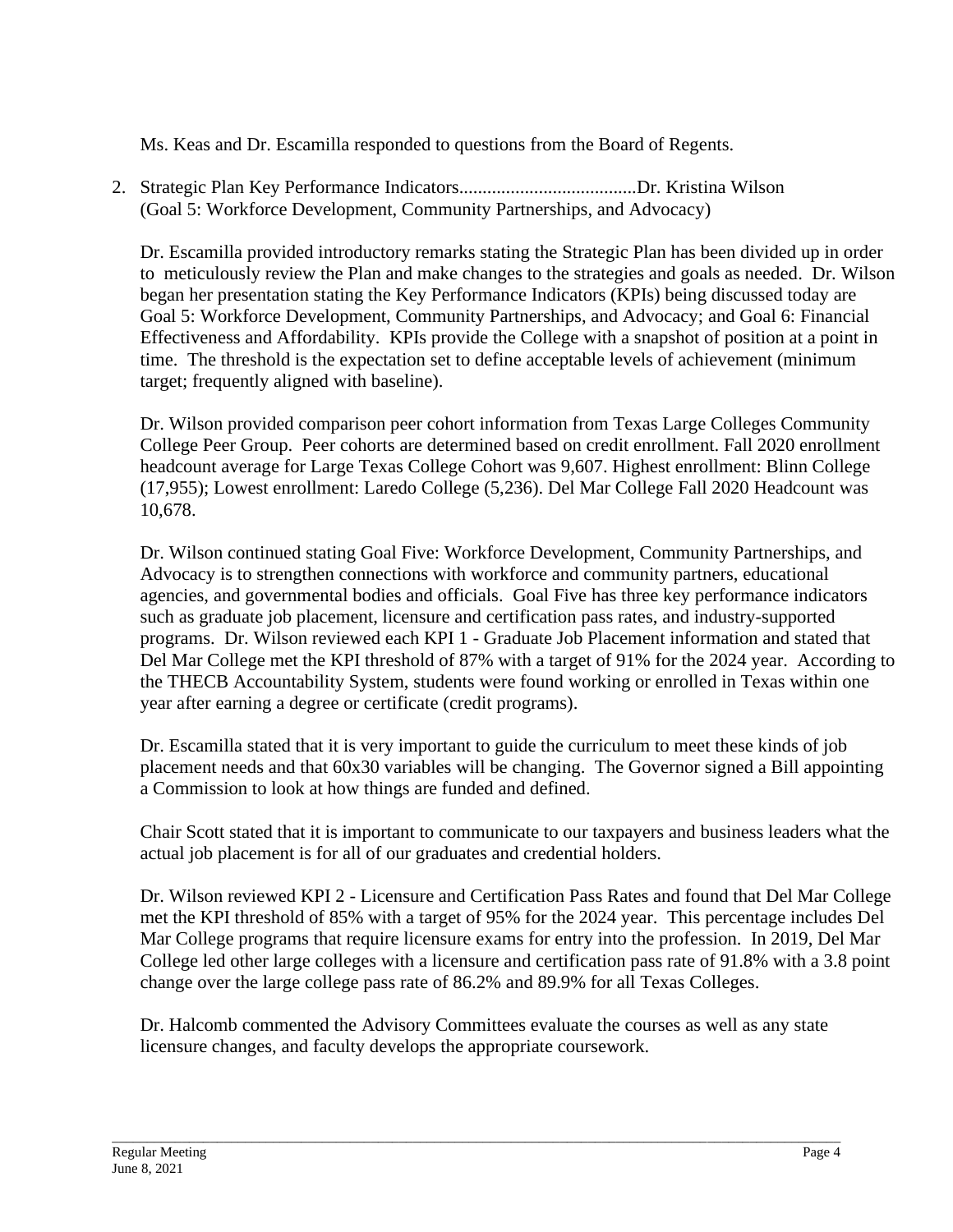Dr. Wilson continued with her review of KPI 3 - Industry Supported Programs. The threshold is to maintain high quality relationships between instructional programs and industry partners as evidenced by collaborative efforts and/or financial support. The KPI target for 2024 will include enhanced high quality relationships between instructional programs and industry partners as evidenced by collaborative efforts and/or financial support. Some examples include internships, apprenticeships, donations, grants, and scholarships. The College is supported by the industry with its partnership with Cheniere Energy, Inc.

Dr. Wilson provided an example regarding the College's partnership with Cheniere Energy, Inc. which involves Process Technology, Industrial Instrumentation, and Millwright Programs. These programs include apprenticeship programs in students' sophomore year; funding provided for scholarships; purchase of state-of-the-art equipment for teaching and learning; participation on advisory committees; alignment of curriculum to workforce needs; and job placement after graduation. Dr. Escamilla commented that many relationships have been developed over the years with many industry partners that have been very generous to the College.

Dr. Wilson continued with Goal 5: Workforce Development, Community Partnerships, and Advocacy. She provided examples of strategies: align program offerings with local needs, maintain advisory committees, provide state-of-the-art facilities and equipment, continue development of partnerships and grants, and offer advocacy participation.

Dr. Wilson began her discussion regarding Goal 6: Financial Effectiveness and Affordability. The ability to ensure financial capacity, demonstrate fiscal stewardship, and maintain affordability for students is the final piece to the strategic goals. Goal 6 KPIs include: 1) tuition and fees; 2) scholarship awards; 3) return on net position ratio; 4) operating margin ratio; 5) primary reserve ratio; 6) viability ratio; and 7) composite financial indicator.

Dr. Wilson introduced Mr. Raul Garcia which provided focused information regarding student affordability, including the cost of attendance, student loan debt, HEERF student grants, and financial foundation scholarships awarded by the Foundation. Mr. Garcia also discussed financial effectiveness. The cost to attend Del Mar College for 15 semester credit hours is \$1,600.00 and our peer group of large Texas Colleges cost is \$1,982.00. The cost of attendance for a Del Mar College student for one year is approximately \$13,577.00 compared to a sister College, Blinn, at \$21,511.00. Mr. Garcia continued with a review of the HEERF I, II and III funding. A total of 4,812 Del Mar College students were assisted from the Spring 2020 to Spring 2021 timeframe. An estimated 30,000 to 33,000 students are expected to be helped from Fall 2020 to Spring 2023 timeframe. Also, the College is in the process of hiring a grant funded HEERF outreach advisory employee who will perform student outreach initiatives.

Mr. Garcia introduced Ms. Mary McQueen who discussed scholarships awarded for the years 2019 and 2020 for KPI 2. The scholarships awarded from 2019 to 2020 did decline from 1,784 to 1,467. Ms. McQueen provided information to the Board regarding different scholarships available to students. Ms. McQueen stated a lot of scholarship students were lost due to the COVID-19 pandemic. There is currently \$2 million in scholarship money being awarded for the upcoming fiscal year. Ms. McQueen provided background information regarding the Endowment and provided identifying information regarding the Del Mar College Foundation.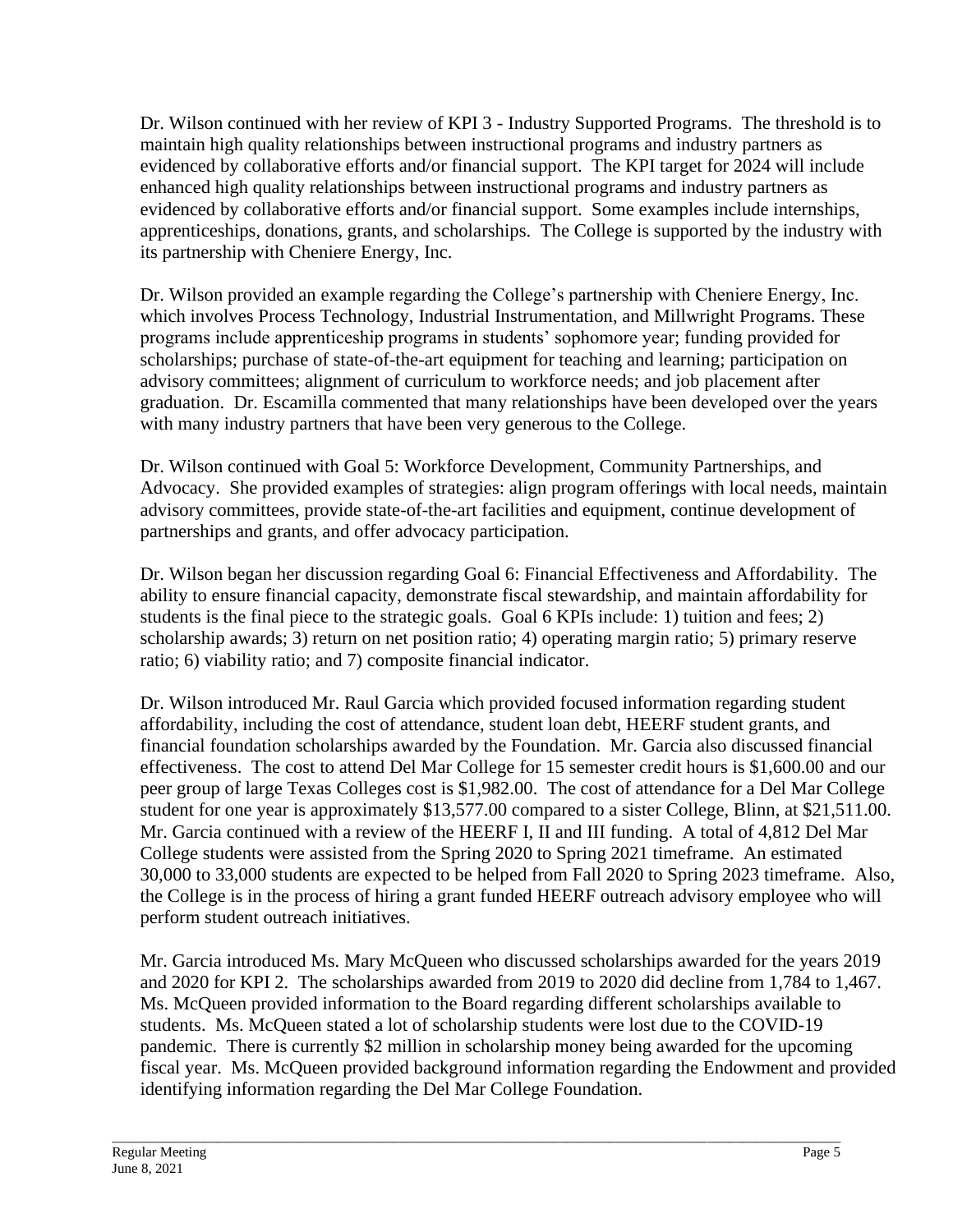Dr. Cathy West began her presentation regarding KPI 3 - Return on Net Position Ratios. Dr. West provided background on financial ratios and composite financial index (CFI). The Texas Higher Education Coordinating Board publishes the Financial Condition Analysis of Texas Public Community College Report, and its purpose is to annually assess the financial health of the public community college in Texas. The College did meet its threshold of attaining the State's standard and achieved the target of exceeding the State's standard. Dr. West discussed KPI 3 - the Return to Net Position ratio which measures the total economic return; answers if the College is better off financially than it was a year ago; and has run consistently higher than the State's standard.

Dr. West also discussed KPI 4 - the Operating Margin ratio which measures the College's operating performance; answers the question if the College's operating expenses balances with available revenue; and has run consistently higher than the State's standard. The operating margin was lower in 2017 because of salaries and benefits were adjusted upward to invest in faculty and staff.

Dr. West discussed KPI 5 - Primary Reserve ratio which measures financial strength and flexibility; answers the question how long the College can survive without additional net position generated by operating revenue; and has run consistently higher than the State standard of .14.

Dr. West discussed KPI 6 - Viability ratio which measures availability of expendable net position to cover debt; answers the question how much debt the College can pay off with existing resources; and has run consistently higher than the State standard of .42.

Dr. West continued her discussion regarding KPI 7 - Composite Financial Indicator measures overall health of the College by combining four ratios into a single metric; steps to calculate: four ratios are calculated, calculate strength factors and weight, and total to get CFI index; and the College's CFI ratio runs consistently higher than the State standard of 2.00.

Mr. Garcia continued the presentation reviewing Goal 6: Financial Effectiveness and Affordability. Mr. Garcia stated the College will continue to adjust the HEERF funding to assist students because of the pandemic.

Ms. McQueen provided fundraising information regarding scholarships and emergency assistance. A total of \$259,100 in emergency aid was provided directly to students from March 2020 to March 2021.

Mr. Garcia stated from a fiscal management perspective, the College will continue to enhance the long-term financial planning and budget processes for sustainability of the College.

Dr. Wilson concluded the presentation by stating the College's Operational Strategic Plan was updated in February 2021 to reflect some of the changes that were made due to the COVID-19 pandemic. The Plan is also adjusted with the Board's feedback and the Strategic Planning Committee. The current Plan is in effect through August 2024. Dr. Wilson stated that one full cycle of review of all Goals has been completed and a new cycle of review will begin again Fall 2021 beginning with Goals 1 and 2; Goals 3 and 4 - Spring 2022; and Goals 5 and 6 - Summer 2022.